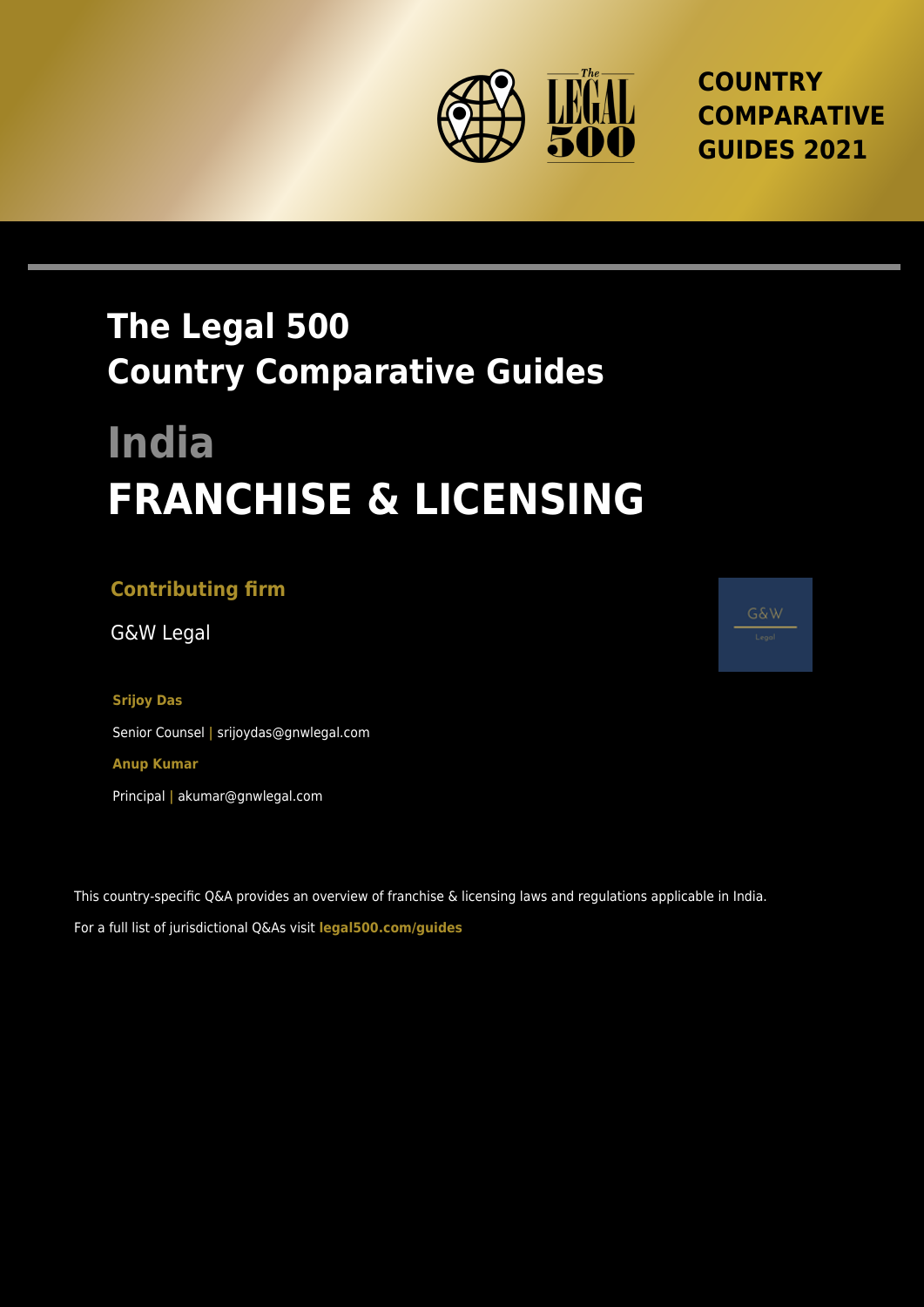## **INDIA FRANCHISE & LICENSING**



#### **1. Is there a legal definition of a franchise and, if so, what is it?**

There is no legal definition of a franchise under Indian law.

#### **2. Are there any requirements that must be met prior to the offer and/or sale of a franchise? If so, please describe and include any potential consequences for failing to comply.**

#### Registration Requirements

No, there are no pre-sale requirements for sale of a franchise business in India, and a franchisor is not required to register the offering with any Government agency before sale of a franchise.

**3. Are there any registration requirements for franchisors and/or franchisees? If so, please describe them and include any potential consequences for failing to comply. Is there an obligation to update existing registrations? If so, please describe.**

#### Disclosure Requirements

No, the franchisor is not required to make any disclosures to franchisees or a Government regulator before sale of a franchise business.

**4. Are there any disclosure requirements (franchise specific or in general)? If so, please describe them (i.e. when and how must disclosure be made, is there a prescribed format, must it be in the local language, do they apply to sales to sub-**

**franchisees) and include any potential consequences for failing to comply. Is there an obligation to update and/or repeat disclosure (for example in the event that the parties enter into an amendment to the franchise agreement or on renewal)?**

#### Other Requirements

No, please refer to the response in Question 3.

#### **5. If the franchisee intends to use a special purpose vehicle (SPV) to operate each franchised outlet, is it sufficient to make disclosure to the SPVs' parent company or must disclosure be made to each individual SPV franchisee?**

Under Indian law, a franchisor is not required to make any disclosures to its potential franchisee, including franchisee's SPV.

#### **6. What actions can a franchisee take in the event of mis-selling by the franchisor? Would these still be available if there was a disclaimer in the franchise agreement, disclosure document or sales material?**

Under Indian law, agreements that are based on misrepresentation, fraud, and undue influence are voidable at the option of the party subjected to such misrepresentation, fraud, and undue influence. A franchisee may set aside the agreement that is based on mis-selling by the franchisor and make a claim for damages.

A franchise may also file a criminal complaint under the Indian Penal Code, 1860 against the franchisor for "cheating" if the franchisor acts fraudulently or dishonestly with criminal intent.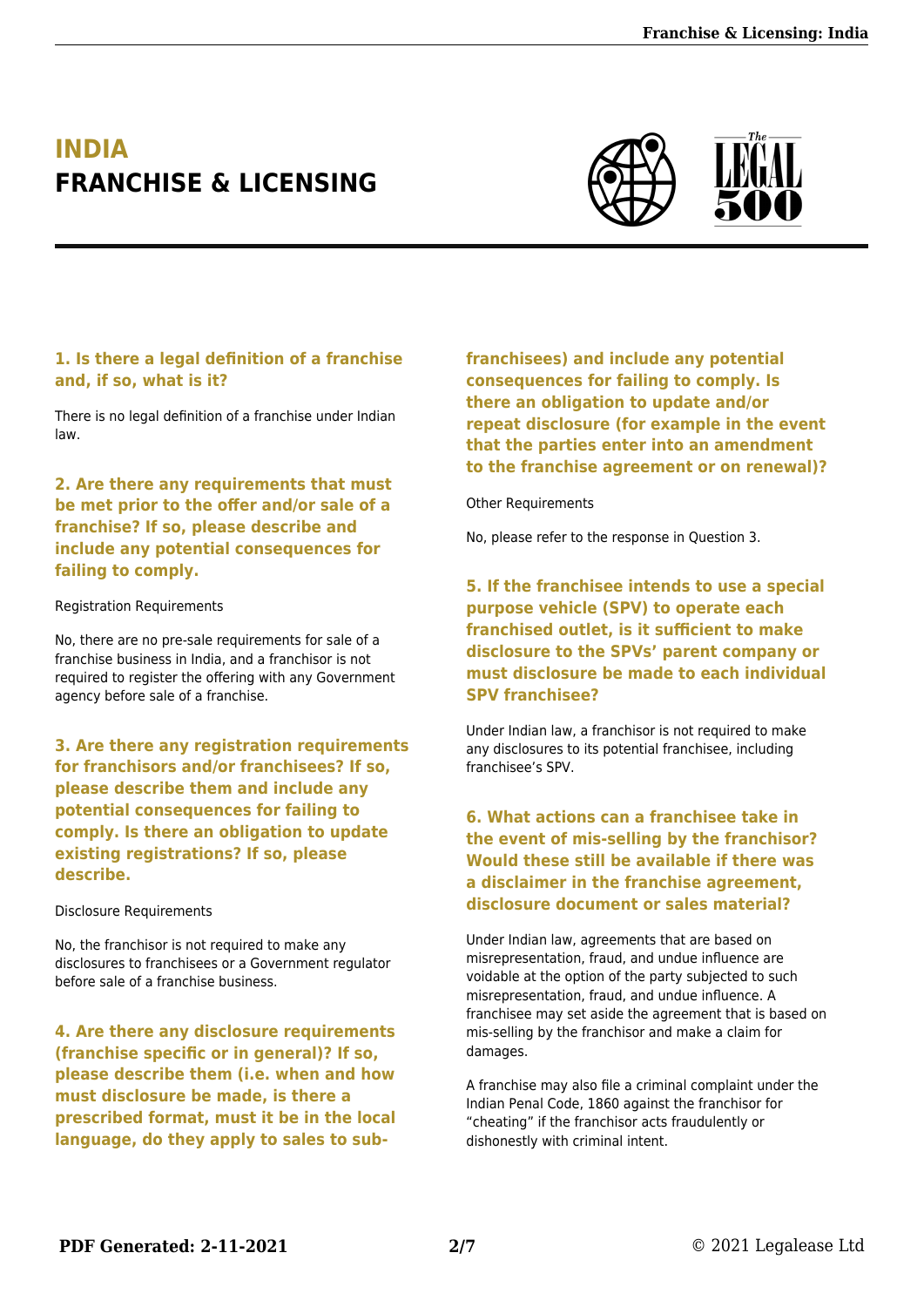A disclaimer in an agreement may or may not absolve the franchisor from liability of mis-selling depending on the totality of facts and circumstances of each case.

#### **7. Would it be legal to issue a franchise agreement on a non-negotiable, "take it or leave it" basis?**

Although a franchisor can issue a non-negotiable franchise agreement under Indian law, this practice is uncommon. Franchisees often negotiate terms of the franchise agreement.

#### **8. How are trademarks, know-how, trade secrets and copyright protected in your country?**

Trademarks are protected under the Trademarks Act 1999. There is no specific law to protect trade secrets and know-how. In absence of a specific law, Indian courts protect trade secrets and know-how based on principles of common law and equity as well as the agreement between the parties relating to protection of confidential information. Courts generally grant injunctions to prevent unauthorised disclosure of trade secrets and know-how; or directs the party acting in breach to return the confidential information to the other party; and/ or awards damages for misuse of trade secrets and knowhow.

#### **9. Are there any franchise specific laws governing the ongoing relationship between franchisor and franchisee? If so, please describe them, including any terms that are required to be included within the franchise agreement.**

India does not have a franchise-specific law. The franchisor-franchisee relationship is subject to a number of other laws, such as foreign exchange control regulations, anti-trust laws, intellectual property laws, tax regulations, data privacy laws, and anti-corruption legislation.

**10. Are there any aspects of competition law that apply to the franchise transaction (i.e. is it permissible to prohibit online sales, insist on exclusive supply or fix retail prices)? If applicable, provide an overview of the relevant competition laws.** The Competition Act, 2002 ("Competition Act") is the primary anti-trust legislation in India. The Competition Act requires that enterprises or persons at different stages of the production chain should not enter into an agreement for production, supply, distribution, storage, acquisition or control of goods or provision of services if such agreement will cause appreciable adverse effect on competition. Specifically, exclusive supply agreements; exclusive distribution agreements; agreements for refusal to deal; or agreements for resale price maintenance (i.e. agreement for fixing the minimum price for the goods and services) between enterprises or persons at different stages or levels of the production chain will be declared void if they cause appreciable adverse effect on competition.

The restrictions that are commonly imposed on franchisees under a franchise arrangement, including prohibition of online sales, and exclusive supply are not per se anti-competitive if such restrictions are reasonable and are aimed to promote the standard, efficiency and uniformity of a franchise system. However, the Competition Commission of India, pursuant to an allegation that a franchise arrangement is anticompetitive, may examine the reasonableness of the restrictions contained in that franchise agreement and its net effect on competition on a case-by-case basis.

#### **11. Are in-term and post-term non-compete and non-solicitation clauses enforceable?**

In-term non-compete restrictions on a franchisee and its owners are generally enforceable. However, the enforcement of post-term non-compete restrictions could be a challenge where such restraint imposes undue restrictions on the freedom of the Indian franchisees and their owners.

Both in-term and post-term restrictions relating to nondisclosure of confidential information, and nonsolicitation are generally enforceable in India, provided they are reasonable.

#### **12. Are there any consumer protection laws that are relevant to franchising? Are there any circumstances in which franchisees would be treated as consumers?**

Although India has a consumer protection law, namely the Consumer Protection Act, 2019 (CPA), it is unlikely that the CPA would apply in a franchisor-franchise relationship. It may be difficult to classify a franchisee as a 'consumer' under the CPA because a person who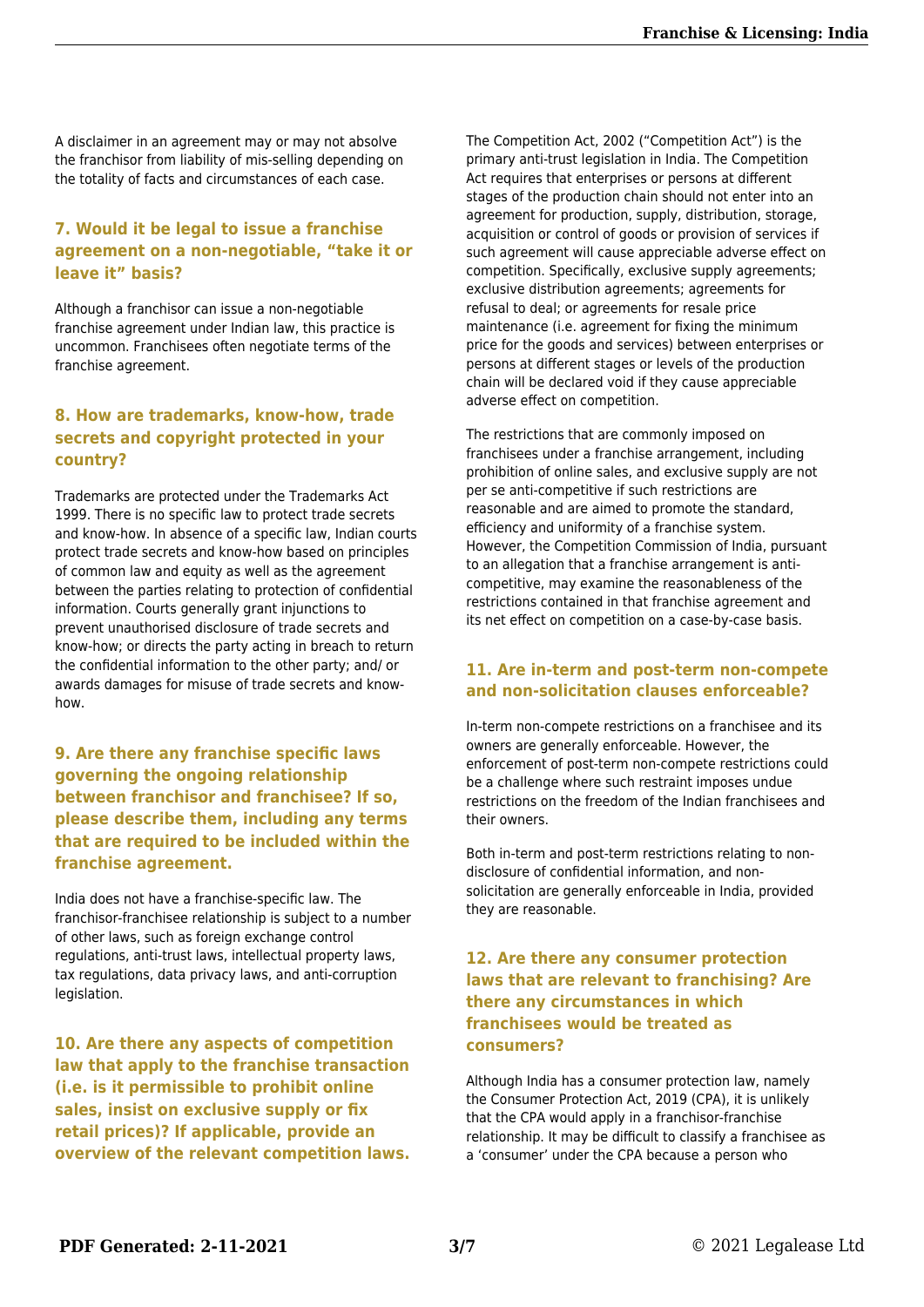obtains goods or services for resale or for any commercial purpose is generally excluded from the definition of consumer.

#### **13. Is there an obligation (express or implied) to deal in good faith in franchise relationships?**

The doctrine of good faith and fair dealing is not expressly incorporated in Indian contract law, except for certain special categories of contracts, such as agency contracts, and insurance contracts. However, many Indian courts have opined that every contract agreement inheres in itself the principle of "Good Faith".

**14. Are there any employment or labour law considerations that are relevant to the franchise relationship? Is there a risk that the staff of the franchisee could be deemed to be the employees of the franchisor? What steps can be taken to mitigate this risk?**

The franchisee will be solely responsible for its employees under the prevailing employment laws of India. It is unlikely that the franchisor will have any liability towards the employees of the franchisee. However, it is always best to clarify this intent in the franchise agreement.

#### **15. Is there a risk that a franchisee could be deemed to be the commercial agent of the franchisor? What steps can be taken to mitigate this risk?**

Generally, franchise arrangements are based on a principal-to-principal relationship. However, if certain rights and powers granted to a franchisee under the franchise agreement are of the nature that are usually exercised by agents, the franchisee may be deemed as a commercial agent of its franchisor. To mitigate the agency risk, a franchisee should not be provided with powers which are generally exercised by an agent, and the franchise agreement should clearly state that the relationship between the parties is based on a principalto-principal arrangement.

**16. Are there any laws and regulations that affect the nature and payment of royalties to a foreign franchisor and/or how much**

#### **interest can be charged?**

The Foreign Exchange Management Act, 1999 ("FEMA") and regulations framed under the FEMA, regulate cross border transactions dealing with foreign exchange. The FEMA and accompanying regulations are commonly referred to as foreign exchange control regulations. The foreign exchange control regulations are administered and enforced by the Reserve Bank of India (RBI), which is India's central bank.

Foreign exchange control regulations prescribe permissible and prohibited foreign exchange transactions. Under the prevailing foreign exchange control regulations, payments for royalty, franchise fee, management fee, service fee, and other similar fees can be remitted to foreign franchisors without prior permission of the RBI. Before remitting money to foreign franchisors, Indian franchisees will have to comply with applicable tax regulations and follow specific procedures including withholding applicable tax on royalty, franchise, and other fees to be paid. Only after the completion of formalities can the Indian franchisee make an application to its bank to remit payment to the foreign franchisor.

For certain special payments, prior permission of the RBI (or authorized dealer bank) may be required. For example, RBI approval may be required for remittances of money for services that are due beyond the maximum prescribed time; or for setting-off of payments due between parties.

There are restrictions on the maximum amount of interest that can be charged by a foreign party on certain types of overdue payments, such as payment for services received by an Indian franchisee from its foreign franchisor. The maximum permissible rate of interest is fixed by the RBI from time to time. In respect of other types of overdue payments (such as on royalty payments), there are no express restrictions on the maximum amount of interest that can be charged. However, it would be open to the RBI (or authorized dealer bank) to question the validity of such interest payment to ensure that the same is not an artifice to remit money, where such remittance would not ordinarily be permissible under exchange control regulations.

**17. Is it possible to impose contractual penalties on franchisees for breaches of restrictive covenants etc.? If so, what requirements must be met in order for such penalties to be enforceable?**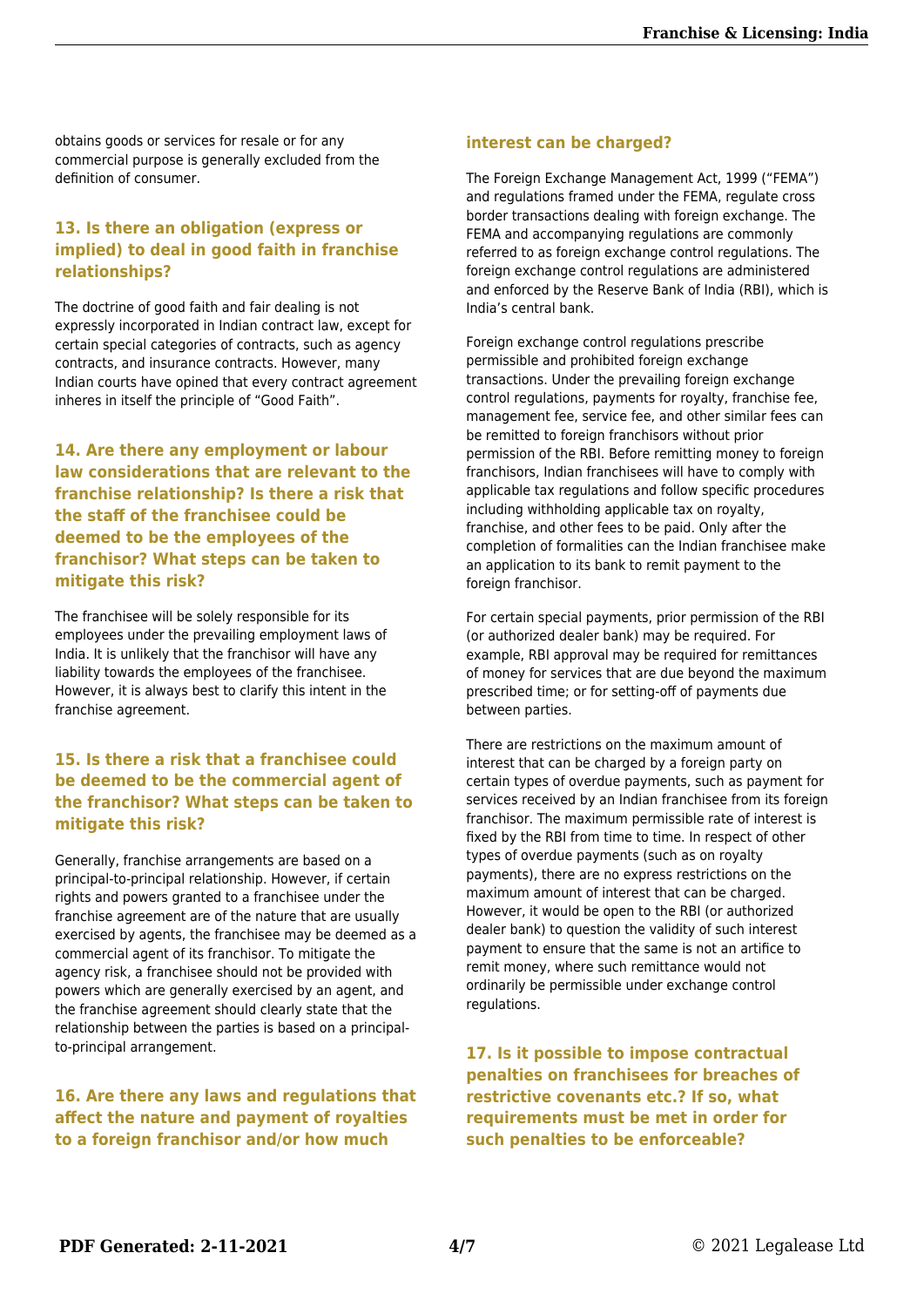Under Indian law, only reasonable damages commensurate with the loss caused to a non-defaulting party can be recovered. It is typically not possible to impose contractual penalties on the franchisees for breach of restrictive and other covenants.

#### **18. What tax considerations are relevant to franchisors and franchisees? Are franchise royalties subject to withholding tax?**

The Income-tax Act, 1961 ("IT Act") is the legislation that governs direct taxes. The IT Act requires Indian franchisees to deduct appropriate withholding tax on royalties and other fees to be paid to their foreign franchisors.

India has entered into double taxation avoidance agreements (DTAA) with various countries. The IT Act provides that withholding tax could be deducted at the rate prescribed in the IT Act, or the DTAA (between India and the home country of the foreign franchisor) whichever is more beneficial to the foreign franchisor.

Since the IT Act and DTAA prescribe different withholding tax rates for different categories of services, parties must analyze both the IT Act and the DTAA to determine the actual rate of withholding tax for each type of service.

There is no prohibition on grossing up of taxes. A foreign franchisor may contractually agree with its franchisees to increase the payments to offset the withholding taxes that are to be deducted by the franchisees on royalty, technical fee, advertisement fee, management fee and other similar fees.

**19. Does a franchisee have a right to request a renewal on expiration of the initial term? In what circumstances can a franchisor refuse to renew a franchise agreement? If the franchise agreement is not renewed or it if it terminates or expires, is the franchisee entitled to compensation? If so, under what circumstances and how is the compensation payment calculated?**

The renewal of a franchise agreement, including the consequences for the failure to renew the franchise agreement, will be purely governed by the terms thereof.

#### **20. Are there any mandatory termination rights which may override any contractual termination rights? Is there a minimum notice period that the parties must adhere to?**

No, termination rights will be purely governed by the franchise agreement. Indian law does not prescribe a minimum notice period that should be adhered to prior to termination of a franchise agreement.

#### **21. Are there any intangible assets in the franchisee's business which the franchisee can claim ownership of on expiry or termination, e.g. customer data, local goodwill, etc.**

A franchisee's right in any intangible assets of a franchise business will be subject to the terms of the franchise agreement. Franchisors generally reserve all rights in the goodwill associated with the franchise business.

Customer data in the form of personal and sensitive information of a natural person is owned by that person. Therefore, in respect of personal and sensitive information, it may not be possible for either the franchisor or the franchisee to claim ownership. In respect of ownership in other categories of customer data, the franchise agreement will prevail subject to applicable privacy laws, namely the prevailing Information Technology (Reasonable Security Practices and Procedures and Sensitive Personal Data or Information) Rules, 2011.

#### **22. Is there a national franchising association? Is membership required? If not, is membership commercially advisable? What are the additional obligations of the national franchising association?**

Yes, there are non-government franchising associations in India, whose membership is not mandatory. A franchisor or a franchisee may opt to become a member of one or more such organisations after evaluating the proposed benefits from the services to be provided by such associations.

#### **23. Are foreign franchisors treated**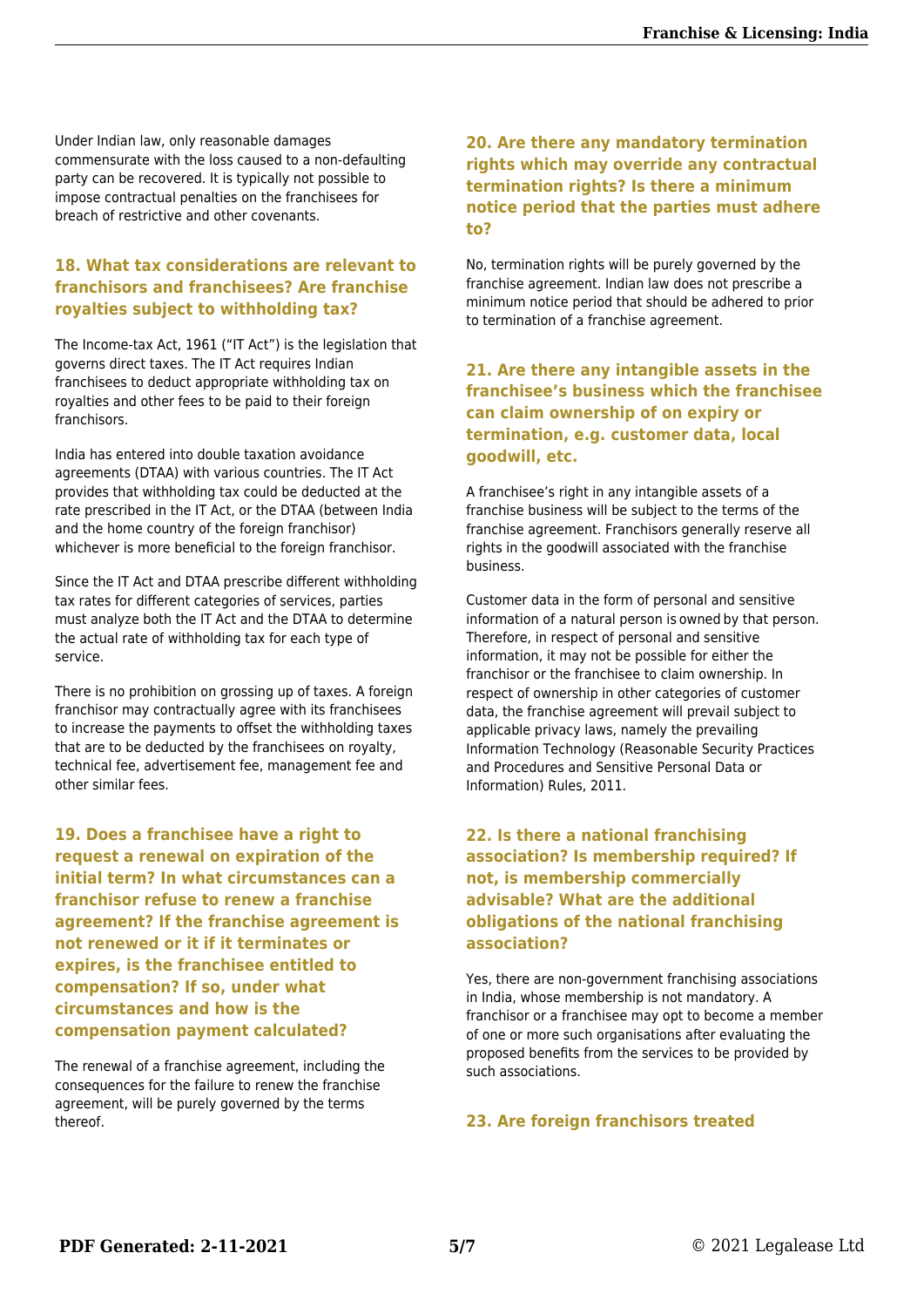#### **differently to domestic franchisors?**

No, except for foreign exchange laws which apply for cross border payments

#### **24. Are there any requirements for payments in connection with the franchise agreement to be made in the local currency?**

In case of an arrangement between an Indian franchisor and an Indian franchisee, the payments should be made in Indian currency. However, payments can be made in foreign currency to a foreign franchisor, subject to compliance with foreign exchange control regulations.

#### **25. Must the franchise agreement be governed by local law?**

No. Parties are free to choose any governing law (as long as one of the parties to the agreement is a foreign entity / individual). However, Indian courts are not typically comfortable exercising jurisdiction in cases calling for the application of foreign law, due to their unfamiliarity with foreign laws.

#### **26. What dispute resolution procedures are available to franchisors and franchisees? Are there any advantages to out of court procedures such as arbitration, in particular if the franchise agreement is subject to a foreign governing law?**

Parties to a franchise agreement may opt to resolve disputes in Indian courts. However, on average, it takes about three to seven years in disposal of a suit by the court of original jurisdiction and another one to three years in appeal cases.

To avoid delays, parties may opt to resolve disputes under a franchise agreement through arbitration. The Indian Arbitration & Conciliation Act, 1996 ("Arbitration Act") governs arbitration in India and enforcement of foreign arbitration awards. Indian courts would not typically interfere in matters where the parties have agreed in writing to refer their disputes to arbitration pursuant to an arbitration agreement.

The parties to an international franchise transaction may select a venue for resolution of disputes either in India or outside India. For foreign seated arbitration, the venue should be situated in any country that is a signatory to (i) the Convention on the Recognition and Enforcement

of Foreign Arbitral Awards ("New York Convention"), or (ii) the Geneva Convention on the Execution of Foreign Arbitral Awards ("Geneva Convention"), provided such country is also notified by the Indian Central Government. Currently, the Indian Government has notified fifty countries that are signatories to the New York Convention and the Geneva Convention.

#### **27. Does local law allow class actions by multiple franchisees?**

Although local law allows for class action suits subject to certain conditions, class actions suits are not common in India.

#### **28. Must the franchise agreement and disclosure documents be in the local language?**

No. English is the business language used throughout India.

#### **29. Is it possible to sign the franchise agreement using an electronic signature (rather than a wet ink signature)?**

Execution of a contract in India using an electronic signature that meets the requirements of the Information Technology Act, 2000 ("IT Act") is considered at par with the execution of a contract using wet signatures. That said, a contract signed using electronic signatures that are not recognized under the IT Act will not necessarily render the contract void. In the case of any dispute regarding the existence or modification of a contract made using an electronic signature, the person disputing the existence or modification of the contract will have to prove that the contract was never signed or modified.

#### **30. Can franchise agreements be stored electronically and the paper version be destroyed?**

Although Indian law does not expressly require that the paper version of the franchise agreement be signed and retained, it is generally recommended to maintain paper versions of the agreement to avoid enforcement challenges in Indian courts.

#### **31. Please provide a brief overview of**